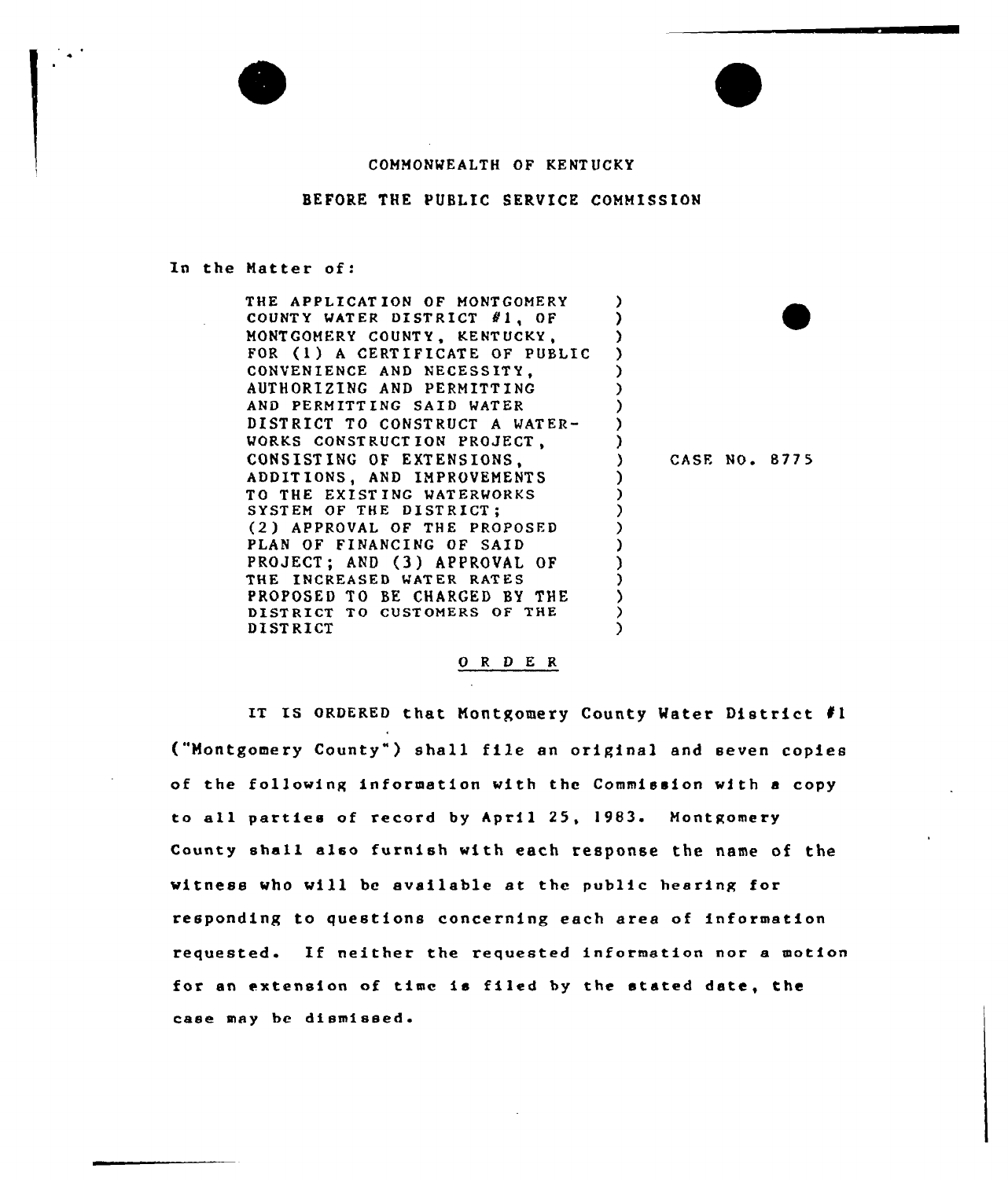(I } Provide clarification on sise of proposed water storage tank.

(2) Provide clarification on whether existing water storage tank is to remain in service or be removed.

Provide expected daily operational sequence of the proposed water distribution system after the proposed improvements have been made. This should be supported by appropriate computations, field measurements and hydraulic analyses. This should include expected water in-flow and out-flow from the proposed tank including times of day, effects of average and maximum demand, locations of proposed pressure reducing valve and tank control valve, and proposed tie-ins to Hount Sterling and Jeffersonville. (If still anticipated to be made.)

(4 ) It appears that there are several locations on the existing system where the maximum length of 2-inch non-circulating line as specified by 807 KAR 5:066, Section ll(2)(a) has been exceeded. Provide information as to whether adequate pressure is available in these locations. (Provide a pressure recording chart showing the actual 24-hour continuously measured pressure available at the end of each of the existing 2-inch lines. Identify the 24-hour period recorded, the exact location of the pressure recorder, and the sea level elevation of the recorder.) If information indicates inadequate pressure explain when corrections will be made.

 $-2-$